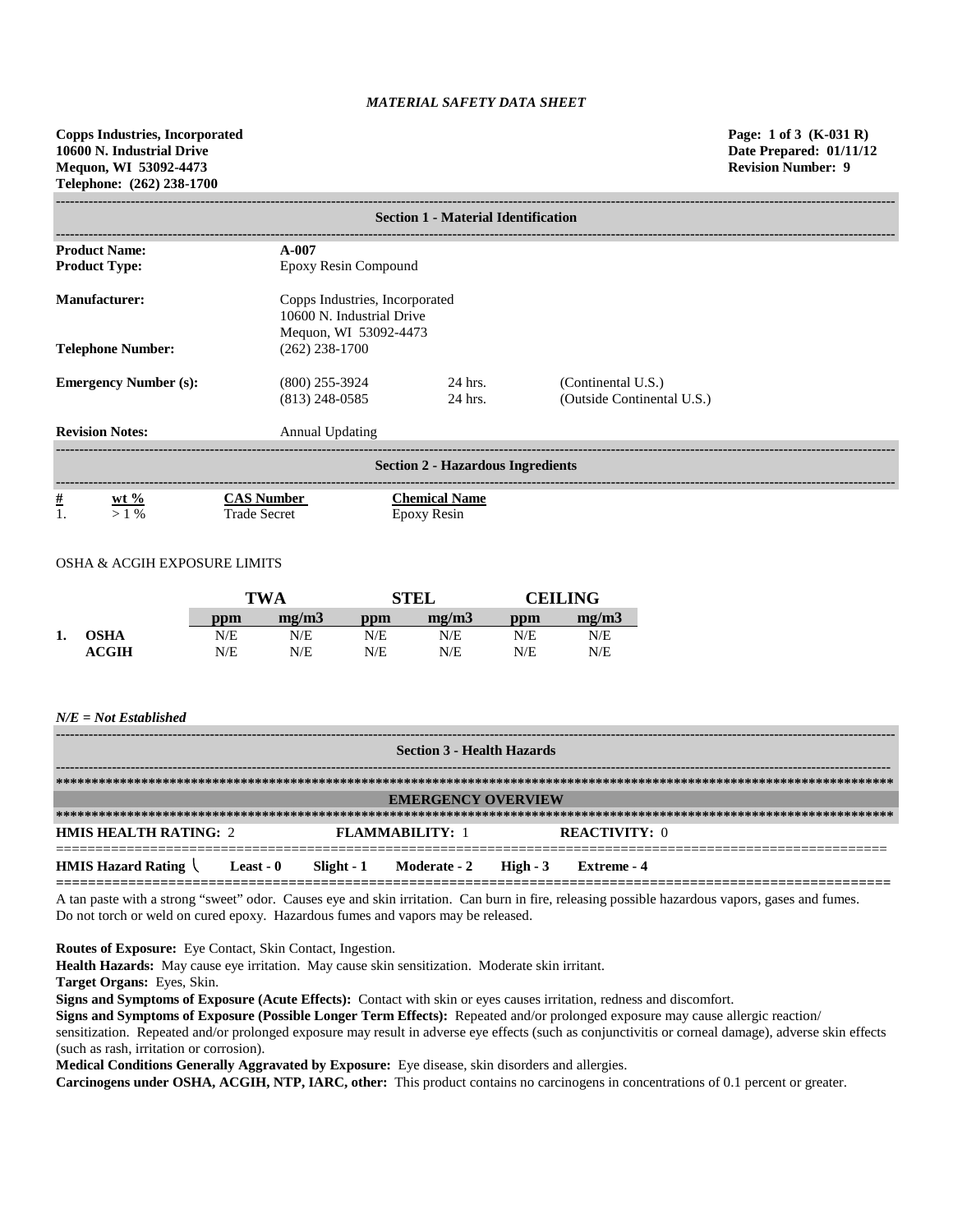| Copps Industries, Incorporated<br>Mequon, WI 53092-4473 | Page: 2 of 3 $(K-031 R)$<br>Date Prepared: 01/11/12 |
|---------------------------------------------------------|-----------------------------------------------------|
| Telephone: (262) 238-1700                               | <b>Revision Number: 9</b>                           |
|                                                         |                                                     |

#### **Section 4 - First Aid**

**------------------------------------------------------------------------------------------------------------------------------------------------------------------------------------ Eye Contact:** Hold eyelids apart and immediately flush eyes with plenty of water for at least 15 minutes. Seek medical attention.

**Skin Contact:** Remove contaminated clothing/shoes and wipe excess from skin. Flush skin with water. Follow by washing with soap and water. If irritation occurs, seek medical attention. If contact with hot product occurs, immediately flush with cool water for 15 minutes. Carefully remove clothing; if clothing is stuck to a burn area do not pull it off, but cut around it. Cover burn area with a clean material. Get medical attention immediately.

**Inhalation:** Remove victim to fresh air and provide oxygen. If breathing is difficult, seek medical attention.

**Ingestion:** If swallowed, call physician immediately. Induce vomiting only as directed by medical personnel. Never give anything by mouth to an unconscious person. Get medical attention immediately.

| <b>Section 5 - Fire and Explosion Data</b> |            |                                     |         |  |  |  |
|--------------------------------------------|------------|-------------------------------------|---------|--|--|--|
| <b>Flash Point (closed cup):</b>           | $>$ 200 °F | <b>Upper Explosion Limit (UEL):</b> | No data |  |  |  |
| <b>Auto Ignition Temperature:</b>          | No data    | <b>Lower Explosion Limit (LEL):</b> | No data |  |  |  |

**Fire Hazard Classification (OSHA/NFPA):** This product is not considered flammable nor combustible, but will burn if involved in a fire. **Extinguishing Media:** Foam, Carbon Dioxide (CO2), or dry chemical.

**Special Fire Fighting Procedures:** Keep personnel removed from area and upwind of fire. Wear full fire-fighting turn-out gear (full bunker gear) and respiratory protection (SCBA). Cool fire exposed containers with water spray.

**Unusual Fire and Explosion Hazards:** Hazardous combustion products may be present. Combustion may form aldehydes, nitrous oxides, carbon monoxide (CO), and carbon dioxide (CO2).

# **------------------------------------------------------------------------------------------------------------------------------------------------------------------------------------ Section 6 - Accidental Release Measures**

**------------------------------------------------------------------------------------------------------------------------------------------------------------------------------------ Containment Techniques (Removal of ignition sources, diking, etc.)** Stop the leak, if possible. Shut off or remove all ignition sources. Construct a dike to prevent spreading.

**Clean-Up Procedures:** Spread absorbent material over area. Wipe or scrape up material. Dispose of material in accordance with local, state and federal regulations. Wash area with soap and water. Prevent washings from entering sewers or waterways.

**Other Emergency Advice:** Wear protective clothing, boots, gloves, respirator, and eye protection.

### ------------------------------------------------------------------------------------------------------------------------------------------------------------------------------------ **Section 7 - Handling and Storage**

**------------------------------------------------------------------------------------------------------------------------------------------------------------------------------------ Storage:** Store in a warm (60-80 °F), dry, ventilated place. Crystallization may occur if storage temperature drops below 55 °F for a prolonged period of time. Store in closed containers.

**Handling:** Avoid contact with skin, eyes, or clothing. When handling, do not eat, drink, or smoke.

**Other Precautions:** Wash thoroughly after handling. Remove contaminated clothing and gear. Decontaminate. Destroy leather or any articles which can not be decontaminated.

### **------------------------------------------------------------------------------------------------------------------------------------------------------------------------------------ Section 8 - Personal Protection/Exposure Controls**

**------------------------------------------------------------------------------------------------------------------------------------------------------------------------------------**

**Eye Protection:** Chemical safety goggles recommended. Contact lenses should not be worn while using this product.

**Hand Protection:** Chemical resistant gloves recommended, such as neoprene or nitrite rubber.

**Respiratory Protection:** Not necessary under most operating conditions. NIOSH approved organic vapor respirator should be used in confined areas, or when conditions cause high vapor concentrations. If the percent oxygen is below normal then use self-contained breathing apparatus. **Protective Clothing:** Clean, body covering clothing should be utilized.

**Work and Hygienic Practices:** Eye wash stations and safety showers should be easily accessible.

| <b>Section 9 - Typical Physical and Chemical Properties</b> |                                     |                             |                  |  |  |  |
|-------------------------------------------------------------|-------------------------------------|-----------------------------|------------------|--|--|--|
| <b>Physical Form:</b>                                       | Paste                               | <b>Vapor Density:</b>       | Heavier than air |  |  |  |
| Color:                                                      | Tan                                 | <b>Boiling Point:</b>       | $>200$ °F        |  |  |  |
| Odor:                                                       | Sweet                               | <b>Melting Point:</b>       | Not Applicable   |  |  |  |
| pH:                                                         | No Data                             | <b>Solubility in Water:</b> | Negligible       |  |  |  |
| <b>Vapor Pressure:</b>                                      | No Data                             | <b>Specific Gravity:</b>    | 1.52             |  |  |  |
|                                                             | Soction 10 Stobility and Departmity |                             |                  |  |  |  |

#### **Section 10 - Stability and Reactivity ------------------------------------------------------------------------------------------------------------------------------------------------------------------------------------**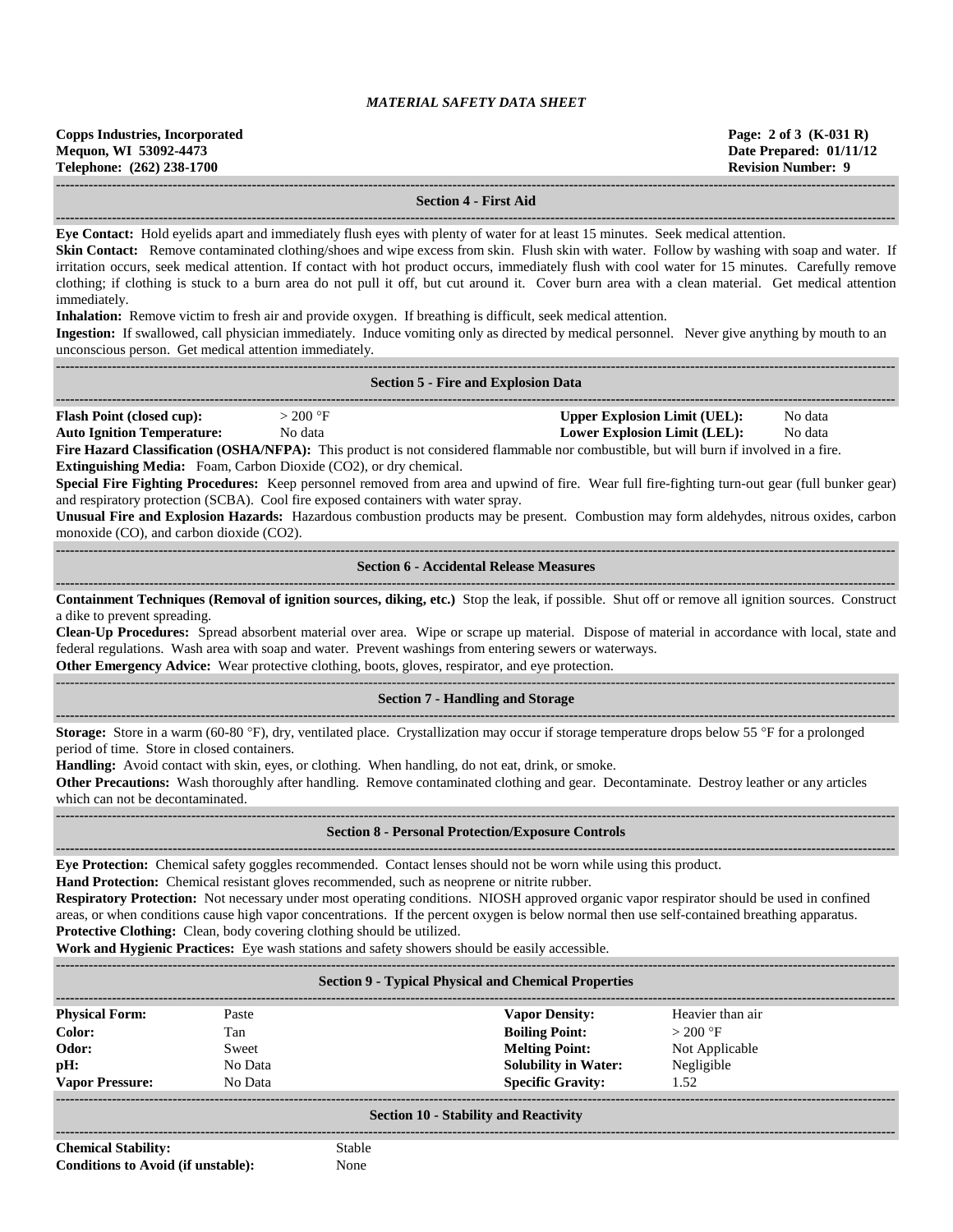| <b>Copps Industries, Incorporated</b><br>Mequon, WI 53092-4473                                                                                                                                                                                                                                                                                                                                                                                       |                                                                                                                           | Page: 3 of 3 (K-031 R)<br>Date Prepared: 01/11/12 |                                                                                                 |  |  |
|------------------------------------------------------------------------------------------------------------------------------------------------------------------------------------------------------------------------------------------------------------------------------------------------------------------------------------------------------------------------------------------------------------------------------------------------------|---------------------------------------------------------------------------------------------------------------------------|---------------------------------------------------|-------------------------------------------------------------------------------------------------|--|--|
| <b>Revision Number: 9</b><br>Telephone: (262) 238-1700                                                                                                                                                                                                                                                                                                                                                                                               |                                                                                                                           |                                                   |                                                                                                 |  |  |
|                                                                                                                                                                                                                                                                                                                                                                                                                                                      | Section 10 - Stability and Reactivity (con't.)                                                                            |                                                   |                                                                                                 |  |  |
| <b>Incompatibility (Materials to Avoid):</b>                                                                                                                                                                                                                                                                                                                                                                                                         | Acids, strong oxidizing agents.                                                                                           |                                                   |                                                                                                 |  |  |
| <b>Hazardous Decomposition Products:</b>                                                                                                                                                                                                                                                                                                                                                                                                             | None                                                                                                                      |                                                   |                                                                                                 |  |  |
| <b>Hazardous Polymerization:</b>                                                                                                                                                                                                                                                                                                                                                                                                                     |                                                                                                                           |                                                   | Contact with epoxy hardeners under uncontrolled conditions. May release excess heat and vapors. |  |  |
|                                                                                                                                                                                                                                                                                                                                                                                                                                                      | <b>Section 11 - Toxicological Properties</b>                                                                              |                                                   |                                                                                                 |  |  |
| <b>Acute Oral Toxicity (LD50, RAT):</b>                                                                                                                                                                                                                                                                                                                                                                                                              | No data available.                                                                                                        |                                                   |                                                                                                 |  |  |
| <b>Acute Dermal Toxicity (LD50, RABBIT):</b>                                                                                                                                                                                                                                                                                                                                                                                                         | No data available.                                                                                                        |                                                   |                                                                                                 |  |  |
| <b>Acute Inhalation Toxicity (LC50, RAT):</b>                                                                                                                                                                                                                                                                                                                                                                                                        | No data available.                                                                                                        |                                                   |                                                                                                 |  |  |
|                                                                                                                                                                                                                                                                                                                                                                                                                                                      | <b>Section 12 - Ecological Information</b>                                                                                |                                                   |                                                                                                 |  |  |
| No data available.                                                                                                                                                                                                                                                                                                                                                                                                                                   |                                                                                                                           |                                                   |                                                                                                 |  |  |
|                                                                                                                                                                                                                                                                                                                                                                                                                                                      | <b>Section 13 - Disposal Considerations</b>                                                                               |                                                   |                                                                                                 |  |  |
| <b>Waste Disposal:</b><br>local, state, and federal laws and regulations. The state and local regulations and laws may differ from federal regulations, and laws may change or<br>be reinterpreted. This information only applies to the material as manufactured. Processing, use, or contamination may make the information in<br>appropriate, inaccurate, or incomplete. Responsibility for proper waste disposal is with the owner of the waste. | This material does not contain any VOC's (volatile organic compounds). Dispose of material in accordance with applicable, |                                                   |                                                                                                 |  |  |
|                                                                                                                                                                                                                                                                                                                                                                                                                                                      | <b>Section 14 - Transport Information</b>                                                                                 |                                                   |                                                                                                 |  |  |
| <b>DOT Non-Bulk Shipping Name:</b>                                                                                                                                                                                                                                                                                                                                                                                                                   | Resin compound - not regulated                                                                                            | $UN#$ :                                           | Not regulated                                                                                   |  |  |
| <b>DOT Bulk Shipping Name:</b>                                                                                                                                                                                                                                                                                                                                                                                                                       | Resin compound - not regulated                                                                                            | <b>Packing Group:</b>                             | Not regulated                                                                                   |  |  |
| <b>Technical Shipping Name:</b>                                                                                                                                                                                                                                                                                                                                                                                                                      | NMFC Item 46030, Class 55                                                                                                 | <b>IMO Shipping Data:</b>                         | Resin compound - not regulated                                                                  |  |  |
| <b>DOT Hazard Class:</b>                                                                                                                                                                                                                                                                                                                                                                                                                             | Not regulated                                                                                                             |                                                   | ICAO/IATA Shipping Data: Resin compound - not regulated                                         |  |  |
|                                                                                                                                                                                                                                                                                                                                                                                                                                                      | <b>Section 15 - Regulatory Information</b>                                                                                |                                                   |                                                                                                 |  |  |

### *US FEDERAL REGULATIONS:*

**Toxic Substances Control Act (TSCA):** All components are included in the EPA Toxic Substances Control Act (TSCA) Chemical Substance Inventory or are not required to be listed on the TSCA Inventory.

**OSHA (29CFR1910.1200) Hazard Class(es):** Irritant. Sensitizer

**EPCRA Section 312 (40CFR370) Hazard Classes:** Immediate Health Hazard. Delayed Health Hazard.

**EPCRA Section 313 (40CFR372):** Toxic chemicals above "de minimus" level (% by weight): Ethylene glycol (<1%)

# *STATE REGULATIONS:*

**California Proposition 65 Substances:** (components known to the State of California to cause cancer and/or reproductive toxicity and subject to warning and discharge requirements under the "Safe Drinking Water and Toxic Enforcement Act of 1986"). None

### *INTERNATIONAL REGULATIONS*

| Canada: | <b>WHMIS Hazard Classification:</b> Class D. division 2B          |
|---------|-------------------------------------------------------------------|
|         | <b>WHMIS Risk Phrases:</b> Eye or skin irritant. Skin sensitizer. |
|         | <b>WHMIS Symbols:</b> Stylized T                                  |
|         |                                                                   |
|         |                                                                   |

**Section 16 - Other Information**

**------------------------------------------------------------------------------------------------------------------------------------------------------------------------------------** *To the best of our knowledge, the information contained herein is accurate. However, neither Copps Industries nor any of its agents assume any liability whatsoever for the accuracy or completeness of the information contained herein. Final determination of suitability of any material is the sole responsibility of the user. All materials may present unknown health hazards and should be used with caution. Although certain hazards are described herein, we cannot guarantee that these are the only hazards which exist.*

**Revision Date:** 01/11/12 **Revised By:** Aleksey Kozlov **Replaces Revision Dated:** 01/28/10 **Title:** Technical Director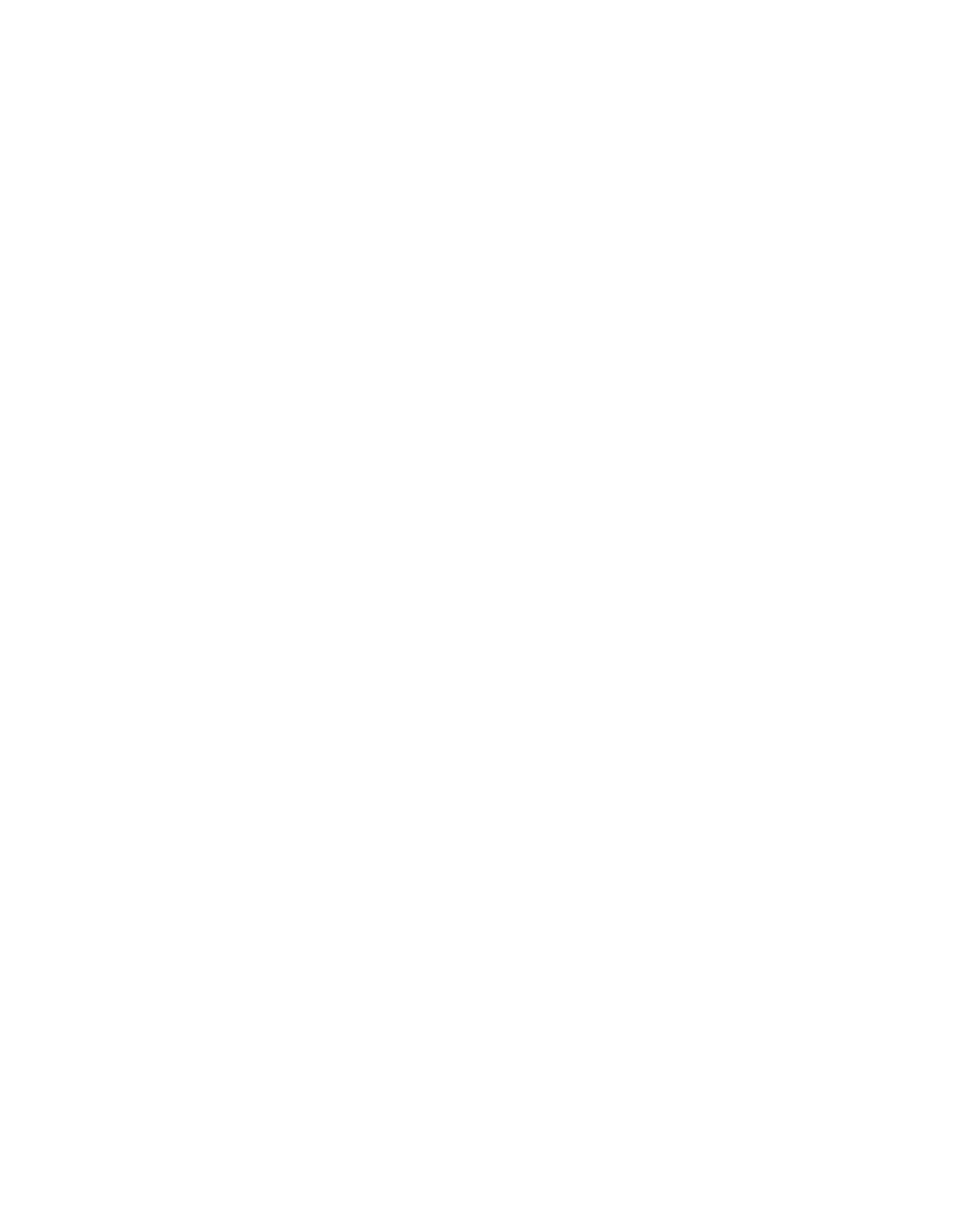**Copps Industries, Incorporated Page: 1 of 3 (K-031 H) 10600 N. Industrial Drive Date Prepared: 01/11/12 Mequon, WI 53092-4473 Revision Number: 9 Telephone: (262) 238-1700**

**------------------------------------------------------------------------------------------------------------------------------------------------------------------------------------**

|                | <b>Section 1 - Material Identification</b>     |                         |                                            |                                                                                      |                                          |            |                            |  |  |  |
|----------------|------------------------------------------------|-------------------------|--------------------------------------------|--------------------------------------------------------------------------------------|------------------------------------------|------------|----------------------------|--|--|--|
|                | <b>Product Name:</b><br><b>Product Type:</b>   |                         | <b>B-049BL</b>                             | Epoxy Hardener Compound                                                              |                                          |            |                            |  |  |  |
|                | <b>Manufacturer:</b>                           |                         |                                            | Copps Industries, Incorporated<br>10600 N. Industrial Drive<br>Mequon, WI 53092-4473 |                                          |            |                            |  |  |  |
|                | <b>Telephone Number:</b>                       |                         | $(262)$ 238-1700                           |                                                                                      |                                          |            |                            |  |  |  |
|                | <b>Emergency Number (s):</b>                   |                         | $(800)$ 255-3924                           |                                                                                      | 24 hrs.                                  |            | (Continental U.S.)         |  |  |  |
|                | <b>Revision Notes:</b>                         |                         | $(813)$ 248-0585<br><b>Annual Updating</b> |                                                                                      | 24 hrs.                                  |            | (Outside Continental U.S.) |  |  |  |
|                |                                                |                         |                                            |                                                                                      |                                          |            |                            |  |  |  |
|                |                                                |                         |                                            |                                                                                      | <b>Section 2 - Hazardous Ingredients</b> |            |                            |  |  |  |
| $\frac{\#}{4}$ | $wt %$                                         |                         | <b>CAS Number</b>                          |                                                                                      | <b>Chemical Name</b>                     |            |                            |  |  |  |
| 1.             | >1%                                            | $80 - 05 - 7$           |                                            |                                                                                      | 4, 4'-Isopropylidenediphenol             |            |                            |  |  |  |
| 2.<br>3.       | $>1\%$<br>$10-30$                              | $111-40-0$<br>7727-43-7 |                                            |                                                                                      | Diethylenetriamine<br>Barium sulfate     |            |                            |  |  |  |
|                |                                                |                         |                                            |                                                                                      |                                          |            |                            |  |  |  |
|                | OSHA & ACGIH EXPOSURE LIMITS                   |                         |                                            |                                                                                      |                                          |            |                            |  |  |  |
|                |                                                |                         | <b>TWA</b>                                 |                                                                                      | <b>STEL</b>                              |            | <b>CEILING</b>             |  |  |  |
|                |                                                | ppm                     | mg/m3                                      | ppm                                                                                  | mg/m3                                    | ppm        | mg/m3                      |  |  |  |
| 1.             | <b>OSHA</b>                                    | N/E                     | N/E                                        | N/E                                                                                  | N/E                                      | N/E        | N/E                        |  |  |  |
|                | <b>ACGIH</b>                                   | N/E                     | N/E                                        | N/E                                                                                  | N/E                                      | N/E        | N/E                        |  |  |  |
| 2.             | <b>OSHA</b>                                    | N/E                     | N/E                                        | N/E                                                                                  | N/E                                      | N/E        | N/E                        |  |  |  |
|                | ACGIH                                          | N/E                     | N/E                                        | N/E                                                                                  | N/E                                      | N/E        | N/E                        |  |  |  |
|                |                                                |                         |                                            |                                                                                      |                                          |            |                            |  |  |  |
| 3.             | <b>OSHA</b><br><b>ACGIH</b>                    | N/E<br>N/E              | N/E<br>N/E                                 | N/E<br>N/E                                                                           | N/E<br>N/E                               | N/E<br>N/E | N/E<br>N/E                 |  |  |  |
|                |                                                |                         |                                            |                                                                                      |                                          |            |                            |  |  |  |
|                | $N/E = Not$ Established                        |                         |                                            |                                                                                      |                                          |            |                            |  |  |  |
|                |                                                |                         |                                            |                                                                                      | <b>Section 3 - Health Hazards</b>        |            |                            |  |  |  |
|                |                                                |                         |                                            |                                                                                      |                                          |            |                            |  |  |  |
|                |                                                |                         |                                            |                                                                                      | <b>EMERGENCY OVERVIEW</b>                |            |                            |  |  |  |
|                | <b>HMIS HEALTH RATING: 3</b>                   |                         |                                            | <b>FLAMMABILITY: 1</b>                                                               |                                          |            | <b>REACTIVITY: 0</b>       |  |  |  |
|                | <b>HMIS Hazard Rating <math>\langle</math></b> | Least - $0$             |                                            | Slight - 1                                                                           | Moderate - 2                             | $High - 3$ | <b>Extreme</b> - 4         |  |  |  |
|                |                                                |                         |                                            |                                                                                      |                                          |            |                            |  |  |  |

A blue paste with an amine odor. Corrosive to skin. Corrosive to eyes. Severe skin irritant. Severe eye irritant. May cause skin sensitization. May cause respiratory sensitization. Can burn in fire, releasing possible hazardous vapors, gases and fumes.

Do not torch or weld on cured epoxy. Hazardous fumes and vapors may be released.

**\*\*\*\*\*\*\*\*\*\*\*\*\*\*\*\*\*\*\*\*\*\*\*\*\*\*\*\*\*\*\*\*\*\*\*\*\*\*\*\*\*\*\*\*\*\*\*\*\*\*\*\*\*\*\*\*\*\*\*\*\*\*\*\*\*\*\*\*\*\*\*\*\*\*\*\*\*\*\*\*\*\*\*\*\*\*\*\*\*\*\*\*\*\*\*\*\*\*\*\*\*\*\*\*\*\*\*\*\*\*\*\*\*\*\*\*\*\* Routes of Exposure:** Eye Contact, Skin Contact, Inhalation, Ingestion.

Health Hazards: Corrosive to skin. Corrosive to eyes. Severe skin irritant. Severe eye irritant. May cause skin sensitization. May cause respiratory sensitization.

**Target Organs:** Eyes, Skin, and Respiratory System.

**Signs and Symptoms of Exposure (Acute Effects):** Burns of the eye may cause blindness. Contact of undiluted products with the eyes or skin quickly causes severe irritation and pain and may cause burns, necrosis, and permanent injury. Inhalation of mists may severely damage contacted tissue and produce scarring. Product is readily absorbed through the skin and may cause discomfort, injury or serious health problems unless treated properly.

**Signs and Symptoms of Exposure (Possible Longer Term Effects):** This substance may cause respiratory sensitization to exposed workers. **Medical Conditions Generally Aggravated by Exposure:** Asthma, chronic respiratory disease (e.g. Bronchitis, emphysema). Eye disease, skin disorders and allergies.

**Carcinogens under OSHA, ACGIH, NTP, IARC, other:** This product contains no carcinogens in concentrations of 0.1 percent or greater.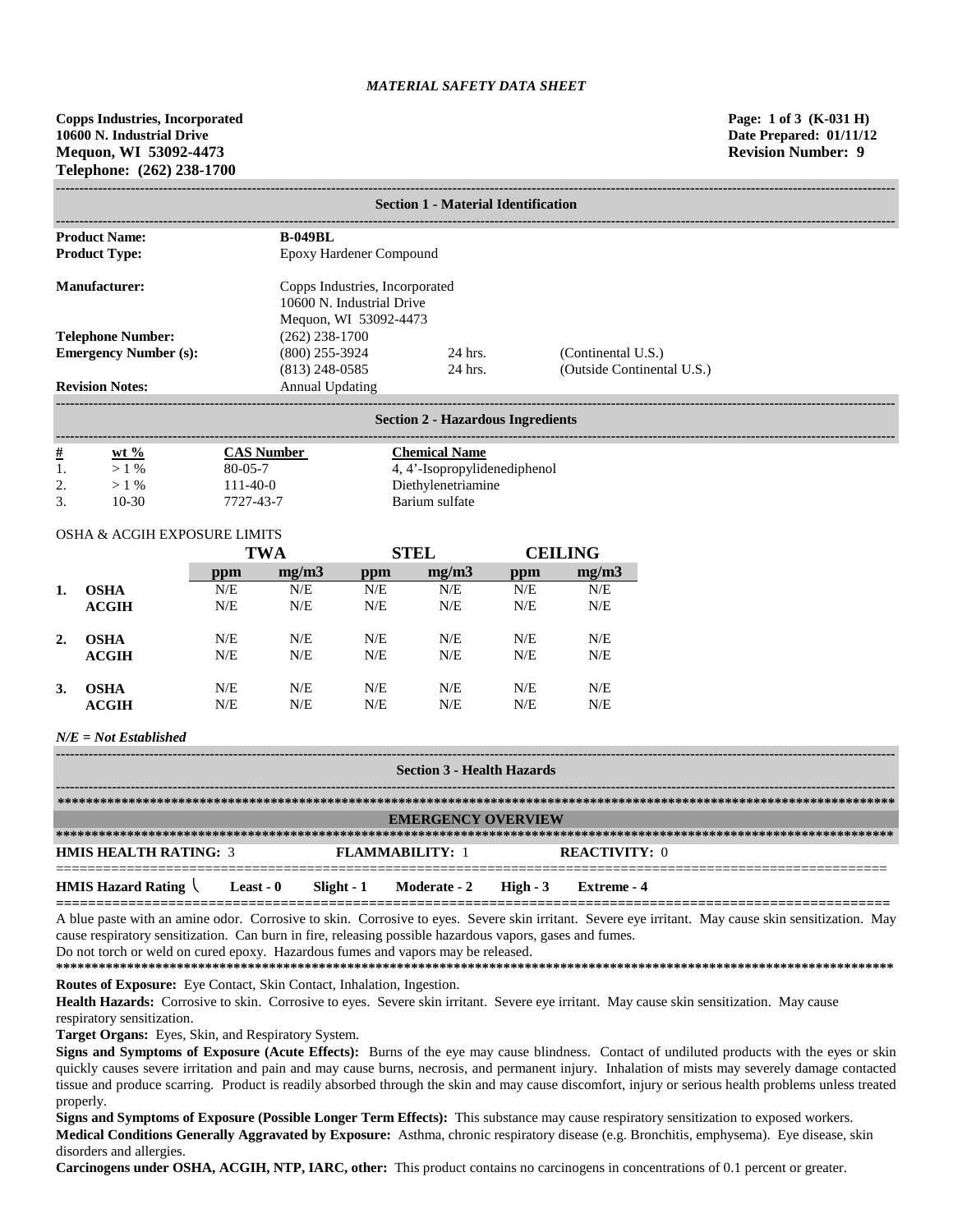| <b>Copps Industries, Incorporated</b> |
|---------------------------------------|
| 10600 N. Industrial Drive             |
| Mequon, WI 53092-4473                 |
| Telephone: (262) 238-1700             |
|                                       |

**10600 N. Industrial Drive Page: 2 of 3 (K-031 H) Date Prepared: 01/11/12 Revision Number: 9** 

**------------------------------------------------------------------------------------------------------------------------------------------------------------------------------------**

### **Section 4 - First Aid**

**------------------------------------------------------------------------------------------------------------------------------------------------------------------------------------ Eye Contact:** Hold eyelids apart and immediately flush eyes with plenty of water for at least 15 minutes. Seek medical attention.

**Skin Contact:** Remove contaminated clothing/shoes and wipe excess from skin. Immediately flush affected area with water for at least 15 minutes. Cover the affected area with a sterile dressing or clean sheeting and seek medical attention immediately. DO NOT APPLY GREASES OR OINTMENTS. Control shock if present.

**Inhalation:** Remove victim to fresh air and provide oxygen. If breathing is difficult, seek medical attention.

**Ingestion:** In the event of ingestion, administer 3-4 glasses of milk or water. DO NOT INDUCE VOMITING. Seek medical attention immediately.

|                                                                          |                                     | <b>Ingestion:</b> In the event of ingestion, administer 3-4 glasses of milk or water. DO NOT INDUCE VOMITING. Seek medical attention immediately. |  |                                     |         |  |  |
|--------------------------------------------------------------------------|-------------------------------------|---------------------------------------------------------------------------------------------------------------------------------------------------|--|-------------------------------------|---------|--|--|
|                                                                          |                                     |                                                                                                                                                   |  |                                     |         |  |  |
| <b>Section 5 - Fire and Explosion Data</b>                               |                                     |                                                                                                                                                   |  |                                     |         |  |  |
|                                                                          |                                     |                                                                                                                                                   |  |                                     |         |  |  |
| <b>Flash Point (closed cup):</b>                                         |                                     | $>200$ °F                                                                                                                                         |  | <b>Lower Explosion Limit (LEL):</b> | No data |  |  |
|                                                                          | <b>Upper Explosion Limit (UEL):</b> | No data                                                                                                                                           |  | <b>Auto Ignition Temperature:</b>   | No data |  |  |
|                                                                          |                                     | Fire Hazard Classification (OSHA/NFPA): This product is considered neither flammable nor combustible, but will burn if involved in a fire.        |  |                                     |         |  |  |
| <b>Extinguishing Media:</b> Foam, Carbon Dioxide (CO2), or dry chemical. |                                     |                                                                                                                                                   |  |                                     |         |  |  |
|                                                                          |                                     | Special Fire Fighting Procedures: Keep personnel removed from area and upwind of fire. Wear full fire-fighting turnout gear (full bunker gear)    |  |                                     |         |  |  |
|                                                                          |                                     | and respiratory protection (SCBA). Cool fire exposed containers with water spray.                                                                 |  |                                     |         |  |  |

**Unusual Fire and Explosion Hazards:** Hazardous combustion products may be present. Combustion may form aldehydes, nitrous oxides, carbon monoxide (CO), and carbon dioxide (CO2).

### **------------------------------------------------------------------------------------------------------------------------------------------------------------------------------------ Section 6 - Accidental Release Measures**

**------------------------------------------------------------------------------------------------------------------------------------------------------------------------------------ Containment Techniques (Removal of ignition sources, diking etc.)** Reduce vapor spreading with a water spray. Stop the leak, if possible. Shut off or remove all ignition sources. Construct a dike to prevent spreading.

**Clean-Up Procedures:** Spread absorbent material over area. Transfer to containers by suction. For large spills, recover spilled material with a vacuum truck. Dispose of material in accordance with local, state and federal regulations. Wash area with soap and water. Prevent washings from entering sewers or waterways.

**Other Emergency Advice:** Wear protective clothing, boots, gloves, respirator, and eye protection. **------------------------------------------------------------------------------------------------------------------------------------------------------------------------------------**

### **Section 7 - Handling and Storage**

**------------------------------------------------------------------------------------------------------------------------------------------------------------------------------------ Storage:** Store in a cool (60-80°F), dry ventilated place. Store in closed containers.

**Handling:** Avoid breathing of vapors. Handle in well-ventilated workspace. Avoid contact with skin, eyes, or clothing. When handling, do not eat, drink, or smoke.

**Other Precautions:** Emergency showers and eye wash stations should be readily accessible. Wash thoroughly after handling. Remove contaminated clothing and gear. Decontaminate. Destroy leather or any articles, which can not be decontaminated.

### **Section 8 - Personal Protection/Exposure Controls**

**------------------------------------------------------------------------------------------------------------------------------------------------------------------------------------ Eye Protection:** Full-face shield with chemical safety goggles. Contact lenses should not be worn while using this product.

**------------------------------------------------------------------------------------------------------------------------------------------------------------------------------------**

**Hand Protection:** Neoprene rubber gloves. Cuffed butyl rubber gloves. Nitrile rubber gloves. **Respiratory Protection:** Not necessary under most operating conditions. NIOSH approved organic vapor respirator should be used in confined areas, or when conditions cause high vapor concentrations. If the percent oxygen is below normal then use self-contained breathing apparatus. **Protective Clothing:** Impervious clothing. Slickersuit. Rubber boots. Full rubber suit (rain gear). Butyl or latex protective clothing.

**Work and Hygienic Practices:** Eye wash stations and safety showers should be easily accessible.

|                                                             |         | <b>WOLK and Hygiemic Fractices:</b> Eye wasn stations and safety showers should be easily accessible. |                  |  |  |  |  |
|-------------------------------------------------------------|---------|-------------------------------------------------------------------------------------------------------|------------------|--|--|--|--|
| <b>Section 9 - Typical Physical and Chemical Properties</b> |         |                                                                                                       |                  |  |  |  |  |
| <b>Physical Form:</b>                                       | Paste   | <b>Vapor Density:</b>                                                                                 | Heavier than air |  |  |  |  |
| Color:                                                      | Blue    | <b>Boiling Point:</b>                                                                                 | $>200$ °F        |  |  |  |  |
| Odor:                                                       | Amine   | <b>Melting Point:</b>                                                                                 | Not applicable   |  |  |  |  |
| pH:                                                         | No Data | <b>Solubility in Water:</b>                                                                           | Negligible       |  |  |  |  |

### **Vapor Pressure:** No Data **Specific Gravity:** 1.54 **------------------------------------------------------------------------------------------------------------------------------------------------------------------------------------ Section 10 - Stability and Reactivity ------------------------------------------------------------------------------------------------------------------------------------------------------------------------------------**

**Chemical Stability:** Stable **Conditions to Avoid (if stable):** None **Incompatibility (Materials to Avoid):** Acids, strong oxidizing agents. **Hazardous Decomposition Products:** None **Hazardous Polymerization:** Contact with epoxy resins under uncontrolled conditions. May release excess heat and vapors.